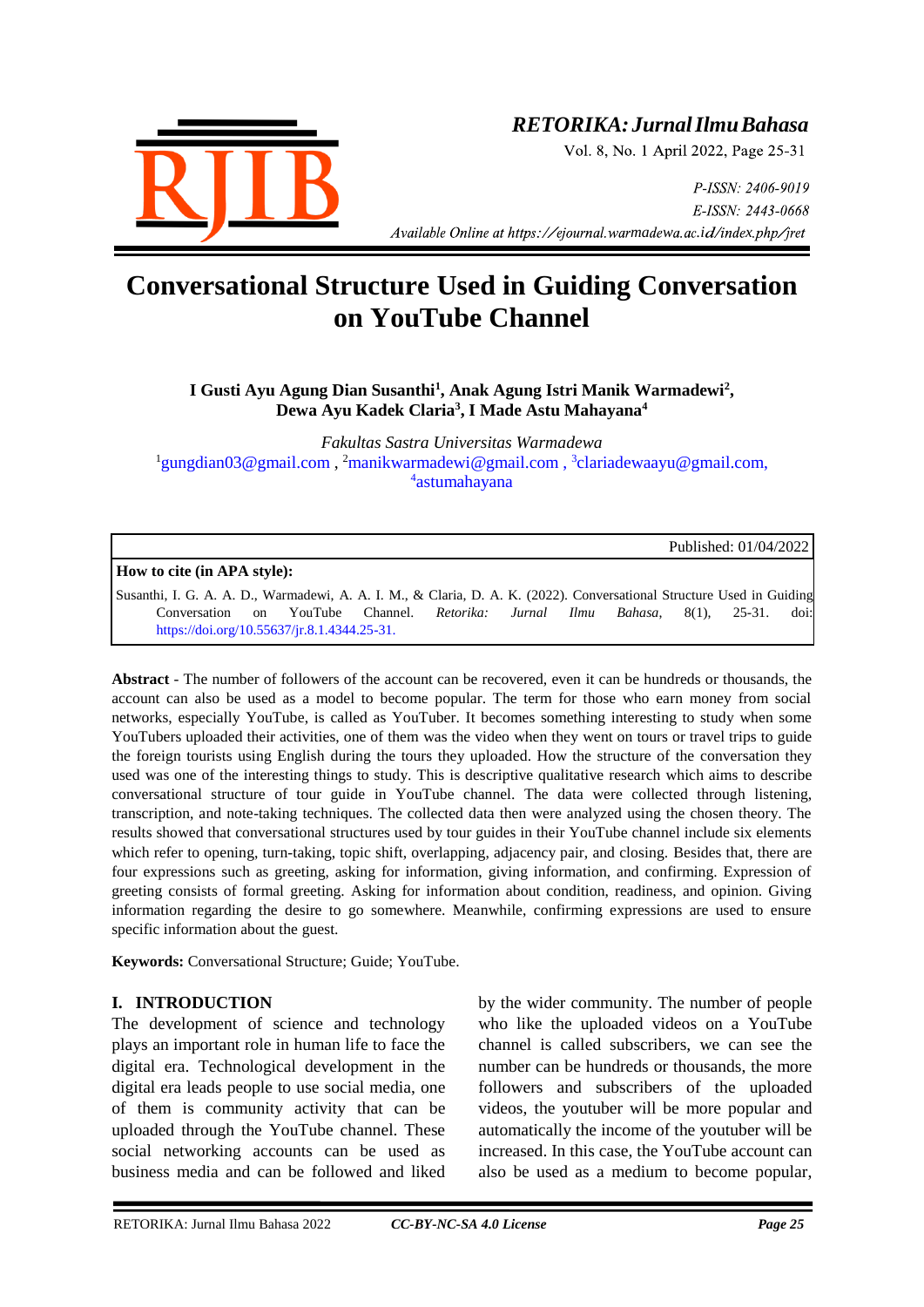and it can also be used for business or promotion. Online media is a tool that changes the pattern of information dissemination from broadcast media that is monologue (one previously to many audiences) to social media dialogue (many audiences to many audiences) [\(Chaer, 2012\).](#page-6-0)

In this digital era, many people use YouTube as a media to do interaction. Likewise, tourism practitioners who use YouTube to do social interaction, to promote their business, for example tour guides who upload their tour trips on the YouTube channel. So that, it is very possible between business people and consumers who use YouTube to view or know the products through the YouTube channel account. Lately, many people also use YouTubers to promote their business product on the YouTube channel [\(Grice, 1975\).](#page-6-0) YouTuber is a term for users of YouTube accounts that are well-known on the social networking site, where the word refers to the word YouTube or it means people who have YouTube accounts. It becomes very interesting to do research on the conversation structure used in social media, especially on YouTube. The uploaded videos are interesting to watch. In this case, language is very important in the process of delivering information. Language is a tool used to communicate by members of the community. Language is a system of arbitrary sound symbols used by members of social groups to work together, communicate, and identify themselves [\(Chaer, 2009\).](#page-6-0)

[\(Susanthi, 2020\)](#page-6-0) explained that English conversation, especially the conversation of the tour guide itself, can be said to be a fairly complicated conversation structure, because tour guides must understand English before they can explain the journey of a location or interact with foreign tourists. According to [\(George, 2006\)](#page-6-0) the structure of any conversation that we have assumed is something that is already well known through previous discussions, pragmatically, this means that conversation is a scope of pre-existing conversational elements from the previous conversation of the addressee. From this background, it becomes very interesting to be used as a pragmatic study. In this study, we will discuss the conversational

patterns of tour guides who are also YouTubers on their travels.

#### **II. METHODS**

This present research is about the structure of speech YouTubers on YouTube accounts. This study follows up on previous research, namely a discussion of politeness in tour guide conversations, although the data sources are different. With the rapid development of technology, the data source is related to technology, such as social media, especially YouTube. This is because the impact of social media plays a very important role in people's communication behaviour in the digital era. The researcher directly involved in observing and collecting data in the form of speeches by tour guides from YouTube accounts. Researcher did not only observe and record the data that was needed in this study. In this case it could be said that the researcher was one of the research instruments, the researcher was also as a data collection tool [\(Moleong, J, 2006\).](#page-6-0) The data collection methods used in this research were listening and writing method by listening to the speech of the tour guide as a YouTuber. The use of the listening method was realized through basic techniques and advanced techniques. the basic technique used tapping techniques, then proceeded with free listening and speaking techniques and note-taking techniques [\(Sudaryanto, 2015\).](#page-6-0) Qualitative research that emphasizes meaning, focuses more on quality data with qualitative analysis [\(Sutopo, 2006\).](#page-6-0) This research is related to previous research. The previous study was about the politeness of a tour guide's conversation, the current study uses a YouTube account as the object or source of the study. This research was also conducted to find out how the existence of tourism practitioners on social media, especially YouTube. Thus, English, for tourism especially guiding as one of the special English languages that must be developed.

#### **III. RESULT AND DISCUSSION**

The data was obtained from the YouTube channel, namely https://youtu.be/7f5Mn-g--Bk, with the title "Pengalaman Aku Menjadi Guide Bule di Bali". The YouTube account contains conversations of tour guides when traveling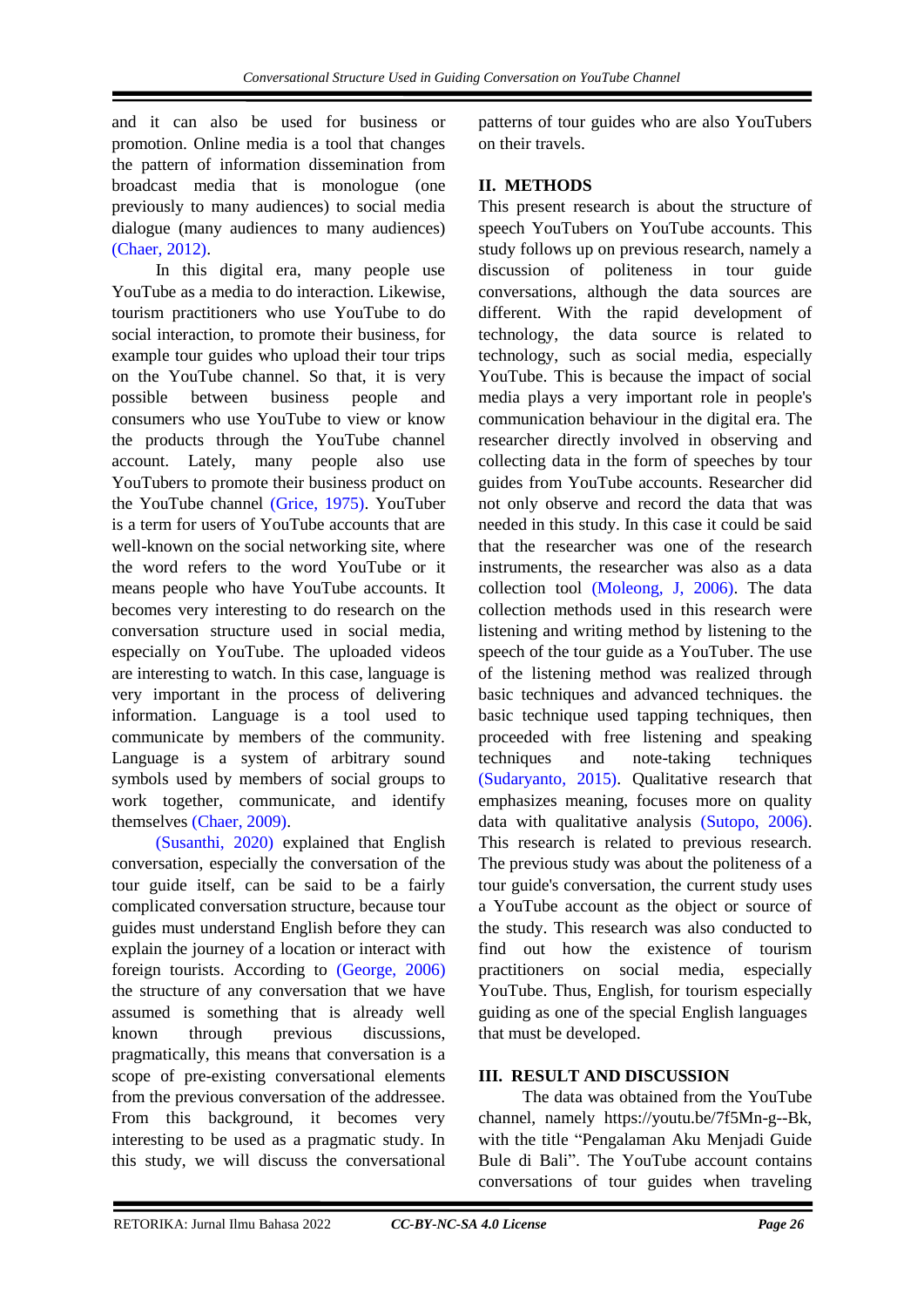with foreign tourists in Bali. This video was selected based on the following considerations, namely, this video can answer the formulated problem, the video is clear and natural, the sound is clear and easily captured by the researcher.



PENGALAMAN AKU MENJADI GUIDE BULE DI RALI

theory of conversational structure presented by [\(Dornyei, 1992\)](#page-6-0) which divides the conversation structure into seven parts, namely: opening, turn-taking, adjacency pair, overlapping speech, interrupting, topic shift and closing. According to [\(Leech, 1983\)](#page-6-0) every conversation has a conversational structure so that the conversation is well organized. The data used in this study is from the YouTube channel. This study discusses the structure of the conversation between tour guides and guests. In the data, tour guides guide the journey of tourists from Germany, namely Steve and Esteban who are video creators from Germany, they are very interested in introducing the natural beauty of Bali to the world. The initial trip is to Kintamani to see the beauty of the sunrise from a height. Preparation begins at 02.00 in the morning. The following discussion is an analysis of the structure of their travel conversation. There were several scenes taken in the conversation between tour guides and tourists, namely: The structure of the conversation when heading to Kintamani, the structure of the conversation when they were eating, structure of the conversation when they were in Kintamani to enjoy the sunrise, structure

The data were analyzed based on the

#### of the conversation when visiting Ulun Danu Batur Temple, conversations when visiting rice fields, and conversations when visiting waterfall. The following is a discussion of each conversation structure.

#### Figure 1. YouTube Channel **1. Conversational Structure when Heading to Kintamani**

 Their initial trip was to Kintamani to see the beauty of the sunrise from a height. Preparation for the trip began in the early morning at 02.00. Steve and Esteban are very enthusiastic to see the sunrise, they would make a vlog to introduce Bali to the world community through the videos they get. The following is a conversation and analysis of their conversation structure at the beginning of the trip.

#### Table 1. Conversational Structure when Heading to Kintamani

| Elements of    |          |                           |  |  |
|----------------|----------|---------------------------|--|--|
| conversational |          | Expressions found         |  |  |
| Structure      |          |                           |  |  |
| Opening        | Greeting | Guide: Good Morning.      |  |  |
|                |          | Are you ready bro?        |  |  |
|                |          | Steve: Of course. Yeay.   |  |  |
|                |          |                           |  |  |
| Turn-          | Asking   | Guide : Are you ready bro |  |  |
| taking         |          | Esteban?                  |  |  |
|                |          | Esteban: Yes              |  |  |
|                |          | Guide : Give me high five |  |  |
|                |          | first                     |  |  |
|                |          | Esteban : Sure            |  |  |

The context of the conversation above occurred when the tour guide and group were preparing to Kintamani to see the sunrise. This is where their journey started at 02.00 in the morning. The tour guide started the conversation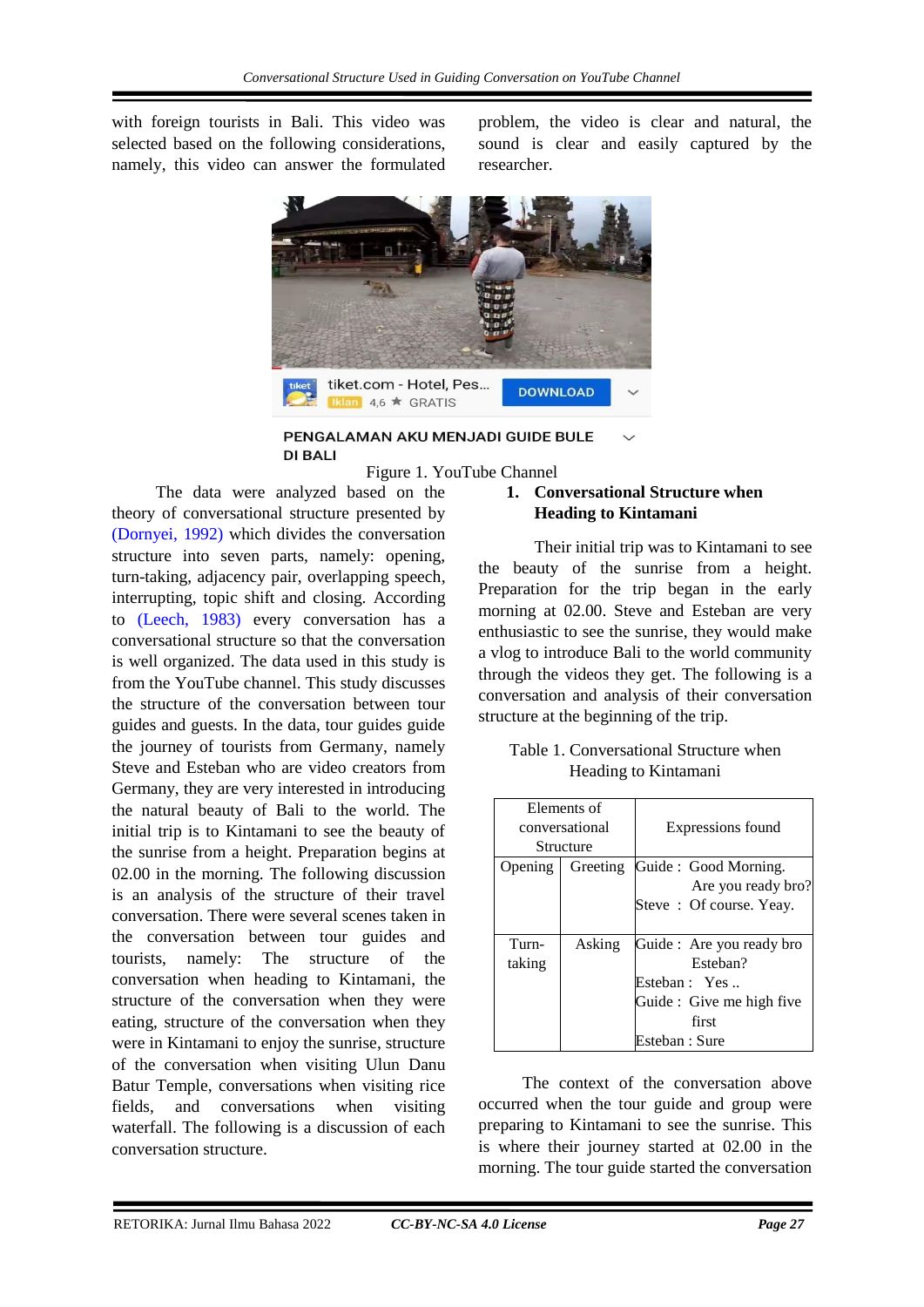by greeting Steve and Esteban by greeting and asking their readiness "Good morning. Are you ready bro?". From the data above, it could be seen that the tour guide greets "Good morning" which is an opening greeting in the context of a conversation. In addition, turn taking is also found in the context of the conversation. Turn taking is the process of changing roles between the speaker and the addressee in a conversation. Turn taking in the context of a conversation could be seen when the tour guide asked Esteban's readiness that morning. In this case, the tour guide gave Esteban the opportunity to answer his questions. From the data above, it could be seen that the turn taking pattern could be described such as tour guide-Esteban-tour guides-Esteban. Thus, the structure of this conversation can be categorized as turn-taking. In the context of the conversation above, there are no adjacency pairs, overlapping, interrupting, topic shifts and closings.

#### **2. Conversational Structure when Eating Activities**

On their way to Kintamani, they stopped for a moment to look for food. They stopped at a place to enjoy green beans. The following is a conversation and analysis of the structure of their conversation at mealtime.

| Table 2. Conversational Structure when Eating |
|-----------------------------------------------|
| <b>Activities</b>                             |

| Elements of conversational<br>Structure |             | Expressions found   |                      |
|-----------------------------------------|-------------|---------------------|----------------------|
| Turn-taking                             | Asking      | Guide : is it good? |                      |
|                                         |             |                     | Steve : it is super  |
|                                         |             |                     | tasty.               |
| Overlapping                             | Giving      |                     | Guide : it is Kacang |
|                                         | information |                     | Hijau                |
|                                         |             |                     | Steve : Kacang       |
|                                         |             |                     | Hijau?               |
|                                         |             |                     | Guide: Yes. --Green  |
|                                         |             |                     | hean--               |
|                                         |             |                     | Steve : $---$ great  |

In the conversation above, Turn taking is also found in the context of the conversation. Turn taking in the context of a conversation can be seen when the tour guide asked the taste of the green beans they enjoy for breakfast. In this

case, the tour guide gave Steve the opportunity to answer his question, which was about the taste of the green beans, and it was replied by Steve that he really liked the green beans by answering "it is super tasty". From the data above, it could be seen that pattern of turn taking conversation namely the tour guide-Steve. Thus, the structure of this conversation can be categorized as turn-taking. In the context of the conversation above, it is also found that overlapping is the state of the speaker and the addressee speaking at the same time. This happened when the tour guide said the name of the food they were eating and Steve also spoke at the same time which could be seen in the phrase green bean and the word great. In the context of the conversation, there are no opening, adjacency pairs, interrupting, topic shifts and closings.

#### **3. Structure of the Conversation when They Were in Kintamani to Enjoy the Sunrise**

After eating, they headed to Kintamani at a high place to see and record the beauty of the sunrise. The scenery was very beautiful because they could see Mount Batur, Mount Agung and Mount Abang from that place and enjoyed the sunrise. The following is a conversation and analysis of the structure of their conversation at the time of seeing the sunrise.

#### Table 3. Conversational Structure when They Were in Kintamani to Enjoy Sunrise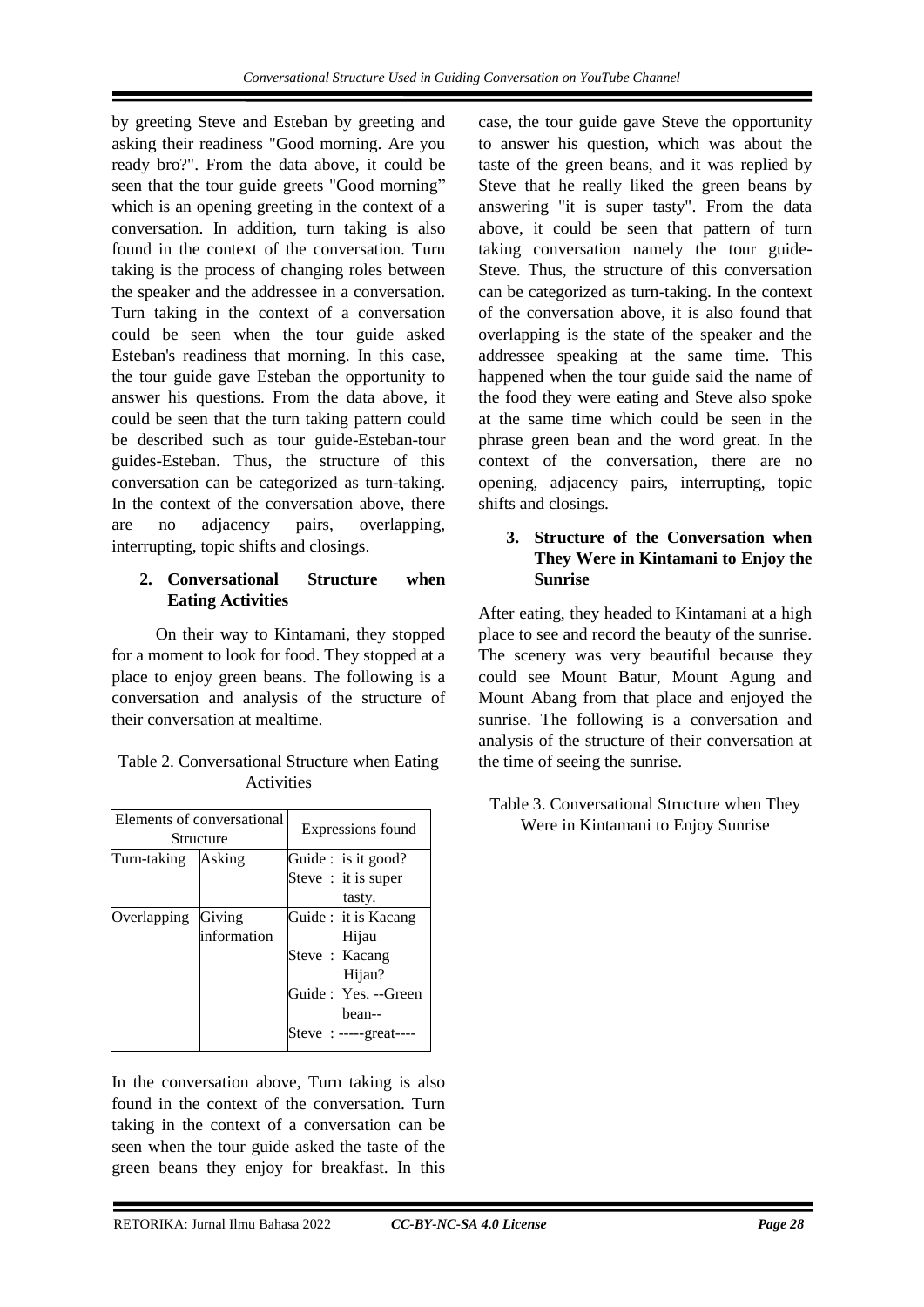In the conversation above, Turn taking is also found in the context of the conversation. Turn taking in the context of a conversation can be seen when the tour guide asked Steve and Esteban's opinion about the beauty of the sunrise in Kintamani. In this case, the tour guide gave Steve the opportunity to answer his question, namely about Steve's opinion about the beauty of the sunrise that morning they saw from a place in Kintamani, and Steve really liked the beauty of the sunrise in Kintamani by answering "great. really nice guys". From the data above, it could be seen pattern of turn taking conversation namely the tour guide-Steve. Thus, the structure of this conversation can be categorized as turntaking.

In the context of the conversation above, it is also found Topic Shift, that is a shift in the topic of conversation, which can be found when the tour guide changes the topic of conversation about Steve's work. The shift in the context of the conversation, which initially talked about the beauty of the sunrise, and then the conversation turned to a different topic, namely about Steve's work, this was found in the sentence "Steve you are from Germany and you make vlog YouTube too".

In the context of overlapping conversations, it is also found that the state of the speaker and the addressee speak at the same time. This happens when the tour guide asked Esteban's job and Esteban also spoke at the same time which could be seen in the tour guide's interrogative sentence to Esetben ----"And you Esteban work for full go pro, right? Esteban replied at the same time "---sometimes---sometimes". In the context of the conversation, there are no opening, adjacency pairs, interrupting, and closing.

#### **4. Conversational Structure when Visiting Ulun Danu Batur Temple**

The next destination was Ulun Danu Batur Temple, they wanted to see the magnificent temples in Bali and saw community activities at the temple. The following is a conversation and analysis of their conversation at Ulun Danu Batur Temple.

| Elements of conversationals<br>Structure |            | Expressions found |                       |  |
|------------------------------------------|------------|-------------------|-----------------------|--|
| Turn-taking                              | Asking     |                   | Guide : What do you   |  |
|                                          |            |                   | think about this      |  |
|                                          |            |                   | place?                |  |
|                                          |            |                   | Steve: Great really   |  |
|                                          |            |                   | nice guys             |  |
| Topic Shift                              | Confirming |                   | Guide : Steve you are |  |
|                                          |            |                   | from Germany          |  |
|                                          |            |                   | and you make          |  |
|                                          |            |                   | vlog YouTube          |  |
|                                          |            |                   | too                   |  |
|                                          |            |                   | Steve : yes, right    |  |
| Overlapping Confirming                   |            |                   | Guide: And you        |  |
|                                          |            |                   | Esteban work          |  |
|                                          |            |                   | for full go           |  |
|                                          |            |                   | pro, right?           |  |
|                                          |            |                   | Esteban: --sometimes- |  |

Table 4. Conversational Structure when Visiting Ulun Danu Batur Temple

| Elements of<br>conversationals Structure |        | Expressions found        |                        |  |
|------------------------------------------|--------|--------------------------|------------------------|--|
| Turn-taking                              | Asking | Guide: What do you       |                        |  |
|                                          |        | think about this         |                        |  |
|                                          |        |                          | temple?                |  |
|                                          |        | Steve: Beautiful. It's a |                        |  |
|                                          |        |                          | beautiful temple       |  |
|                                          |        | and quite busy.          |                        |  |
| Adjacency pair                           |        |                          | Guide : Esteban do you |  |
|                                          |        | like it?                 |                        |  |
|                                          |        | Esteban : very like it   |                        |  |

In the conversation above, Turn taking or taking turns is also found in the context of the conversation. Turn taking in the context of a conversation can be seen when the tour guide asked Steve and Esteban's opinion about Ulun Danu Batur Temple they visited. In this case, the tour guide gave Steve an opportunity to answer his question, namely Steve's opinion about Ulun Danu Batur Temple by asking the question "what do you think about this temple?", and it was replied by Steve that he really liked Ulun Danu Batur Temple by answering " beautiful..it is a beautiful temple and quite busy". When they visited Ulun Danu Batur Temple the people were busy preparing for the ceremony so the atmosphere was quite busy as stated by Steve. From the data above, it could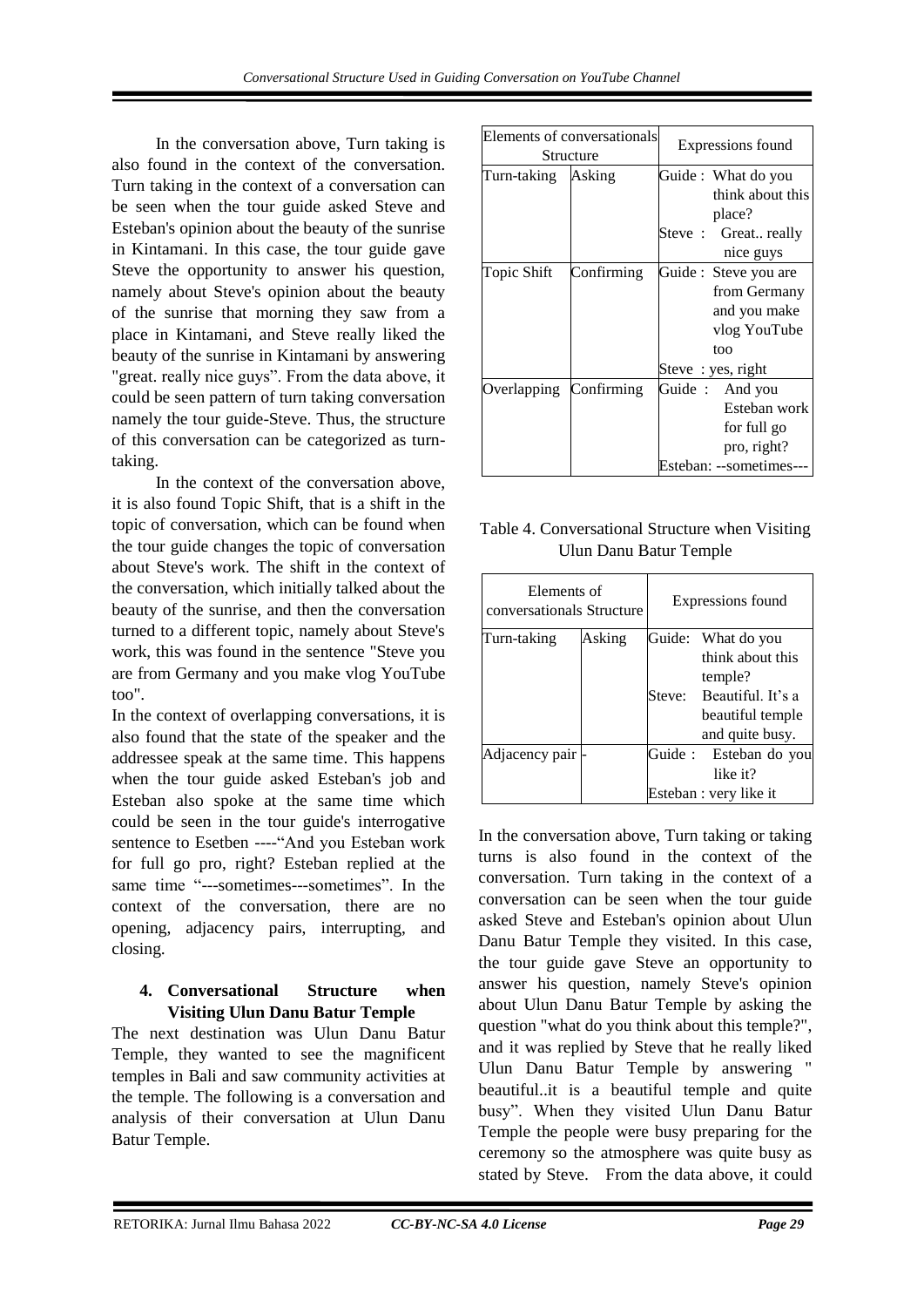be found the pattern of turn taking namely the tour guide-Steve. Thus, the structure of this conversation can be categorized as turn-taking. In the context of the conversation above, it is also found that Adjacency Pairs, which is a pattern that occurs automatically in conversation and always consists of two parts spoken by two different parties. Adjacency pairs could be seen when the tour guide asked if Esteban likes the place, namely by asking "Do you like it?" and Esteban answered "very like it". The questions and responses given are automatic pairs in conversation, when someone asks, of course, they can be answered with a response, in this case a positive response was given by Esteban. Thus, the structure of this conversation can be categorized as adjacency pairs. In the context of the conversation, there were no opening, overlapping, interrupting, topic shift, and closing.

#### **5. Conversational Structure When Visiting Rice Field**

Rice field is one of the tourist objects that is also a favorite of foreign tourists. The tour guide took Steve and Esteban to a beautiful rice field. The following is a conversation and analysis of the structure of their conversation when visiting the rice field.

| Table 5. Conversational Structure when Visiting |
|-------------------------------------------------|
| Rice Field                                      |

| Elements of conversationals<br>Structure |                       | Expressions found |                                                                                                                                                                       | Table 6. Conversational Stru<br>Waterfall |  |
|------------------------------------------|-----------------------|-------------------|-----------------------------------------------------------------------------------------------------------------------------------------------------------------------|-------------------------------------------|--|
| Turn-taking                              | Asking                | Guide:            | before you<br>come to Bali,<br>you go to<br>another rice<br>field?<br>Steve: Yes, but here<br>is a secret<br>spot.<br>Nobody's<br>here, we are<br>the only<br>tourist |                                           |  |
| Closing                                  | Giving<br>information | Guide :<br>Steve: | After this. We<br>are going to<br>waterfall<br>Amazing                                                                                                                |                                           |  |

In the conversation above, Turn taking is also found in the context of the conversation. Turn taking in the context of a conversation can be seen when the tour guide asked Steve's experience of visiting the rice fields. In this case, the tour guide gave Steve an opportunity to answer his question, which was about Steve's experience visiting the rice fields, and Steve replied that he had visited the rice fields before, but the rice fields he visited this time was a special place because the place was very private, he expressed his opinion by answering " Yes, but here is a secret spot. Nobody's here, we are the only tourist". Nobody is here, we are the only tourists." So that, from the data above, it could be seen that there is a shift pattern that can be described namely, the tour guide-Steve. So, the structure of this conversation can be categorized as turn-taking. In the context of the conversation above, Closing is also found when they wanted to leave the rice field and visit the next place. In the context of the conversation, there were no openings, adjacency pairs, interruptions, topic shifts, and overlapping.

#### **6. Conversational Structure When Visiting Waterfall**

The next tourist object is a waterfall, this tourist object is the last tour of their trip. The following is a conversation and analysis of the structure of their conversation when visiting the waterfall.

# Table 6. Conversational Structure when Visiting